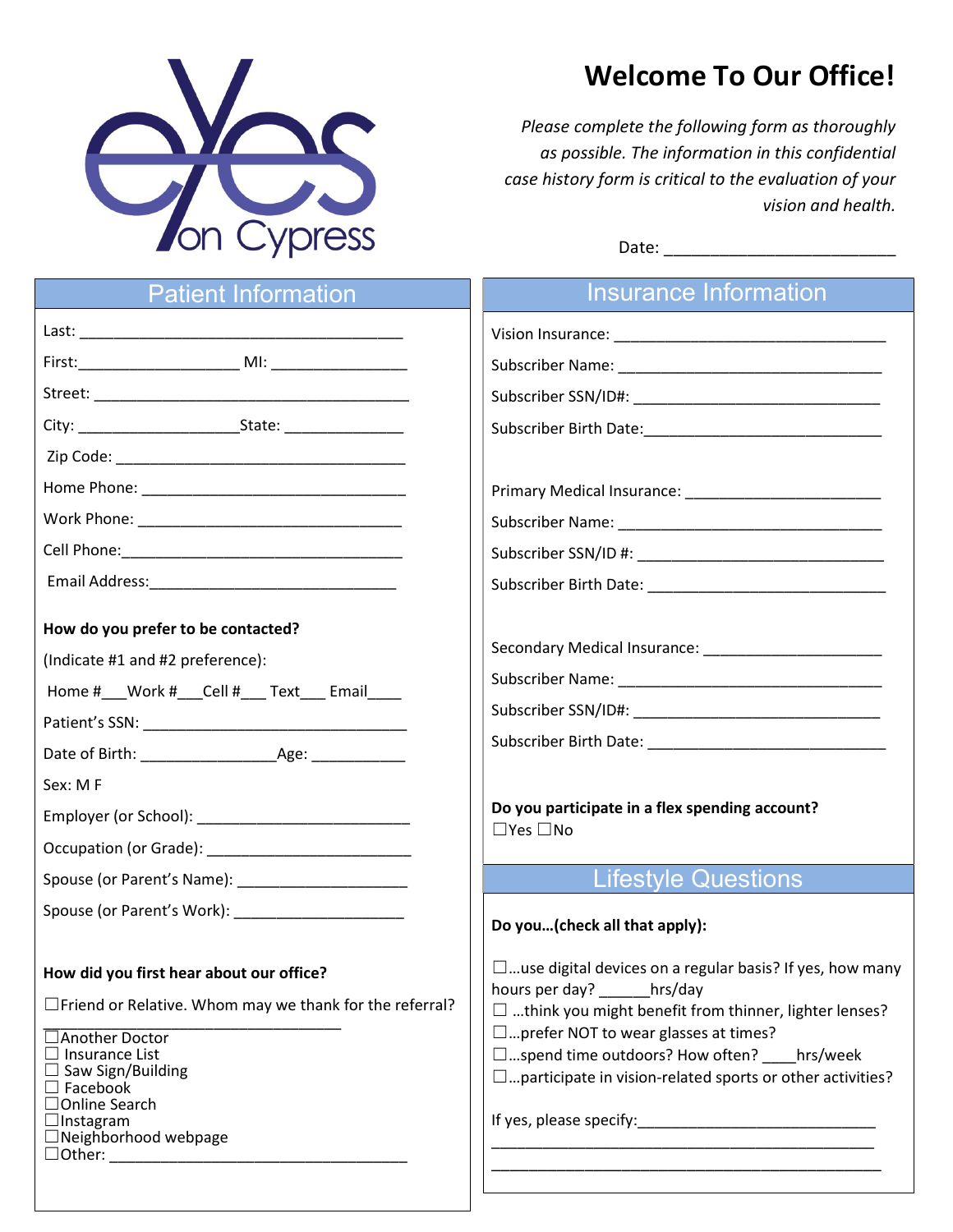| <b>Patient Eye History</b> |  |  |
|----------------------------|--|--|
|                            |  |  |

|                                                                                    | <b>Patient Eye History</b>     | <b>Patient Medical History</b>                                                                                                                                                                                                 |
|------------------------------------------------------------------------------------|--------------------------------|--------------------------------------------------------------------------------------------------------------------------------------------------------------------------------------------------------------------------------|
|                                                                                    |                                |                                                                                                                                                                                                                                |
|                                                                                    |                                |                                                                                                                                                                                                                                |
|                                                                                    |                                |                                                                                                                                                                                                                                |
| Have you had any eye-related surgeries of any kind?                                |                                |                                                                                                                                                                                                                                |
| $\Box$ Yes $\Box$ No                                                               |                                |                                                                                                                                                                                                                                |
|                                                                                    |                                |                                                                                                                                                                                                                                |
| Have you ever experienced, been diagnosed, or<br>treated for any of the following? |                                |                                                                                                                                                                                                                                |
| $\Box$ Blurry Vision                                                               | $\Box$ Burning                 | Females: Are you pregnant or nursing?                                                                                                                                                                                          |
| $\Box$ Cataracts                                                                   | $\Box$ Corneal Abrasions       | $\square$ No<br>$\square$ Yes                                                                                                                                                                                                  |
| $\Box$ Crossed eye/Eye turn                                                        | $\Box$ Double Vision           | <b>Current Medications (Rx or Over-The-Counter)</b>                                                                                                                                                                            |
| $\Box$ Eye Infections                                                              | $\Box$ Eye Injury              | List name of medications including eye drops, vitamins,                                                                                                                                                                        |
| $\Box$ Flash of light                                                              | $\square$ Floaters/Spots       | & birth control pills: dosages and frequency.                                                                                                                                                                                  |
| $\Box$ Glaucoma                                                                    | $\Box$ Grittiness              |                                                                                                                                                                                                                                |
| $\Box$ Headaches                                                                   | $\Box$ Iritis/Uveitis          | <u> 1989 - Johann John Stoff, deutscher Stoff und der Stoff und der Stoff und der Stoff und der Stoff und der Stoff</u>                                                                                                        |
| $\Box$ Itchiness                                                                   | $\Box$ Lazy Eye (Amblyopia)    |                                                                                                                                                                                                                                |
| $\Box$ Macular Degeneration                                                        | $\square$ Dry Eyes             |                                                                                                                                                                                                                                |
| □ Retinal Detachment                                                               | $\Box$ Sunlight Sensitivity    |                                                                                                                                                                                                                                |
| $\Box$ Tearing                                                                     | $\Box$ Trouble seeing at night | List any non-eye related surgeries or hospitalizations:                                                                                                                                                                        |
| $\Box$ Red, puffy, or scaly eyelids                                                |                                |                                                                                                                                                                                                                                |
| $\Box$ Other eye disorders:                                                        |                                |                                                                                                                                                                                                                                |
|                                                                                    |                                |                                                                                                                                                                                                                                |
|                                                                                    |                                | Are you allergic to any medications?                                                                                                                                                                                           |
|                                                                                    |                                | $\square$ Yes<br>$\square$ No                                                                                                                                                                                                  |
|                                                                                    |                                | If so, what medications? The manufacturer of the source of the source of the source of the source of the source of the source of the source of the source of the source of the source of the source of the source of the sourc |
|                                                                                    |                                |                                                                                                                                                                                                                                |

| Do you use cigarettes/tobacco? □ Yes |            | $\Box$ No |
|--------------------------------------|------------|-----------|
| Alcohol?                             | $\Box$ Yes | $\Box$ No |
| <b>Other substances?</b>             | $\Box$ Yes | $\Box$ No |